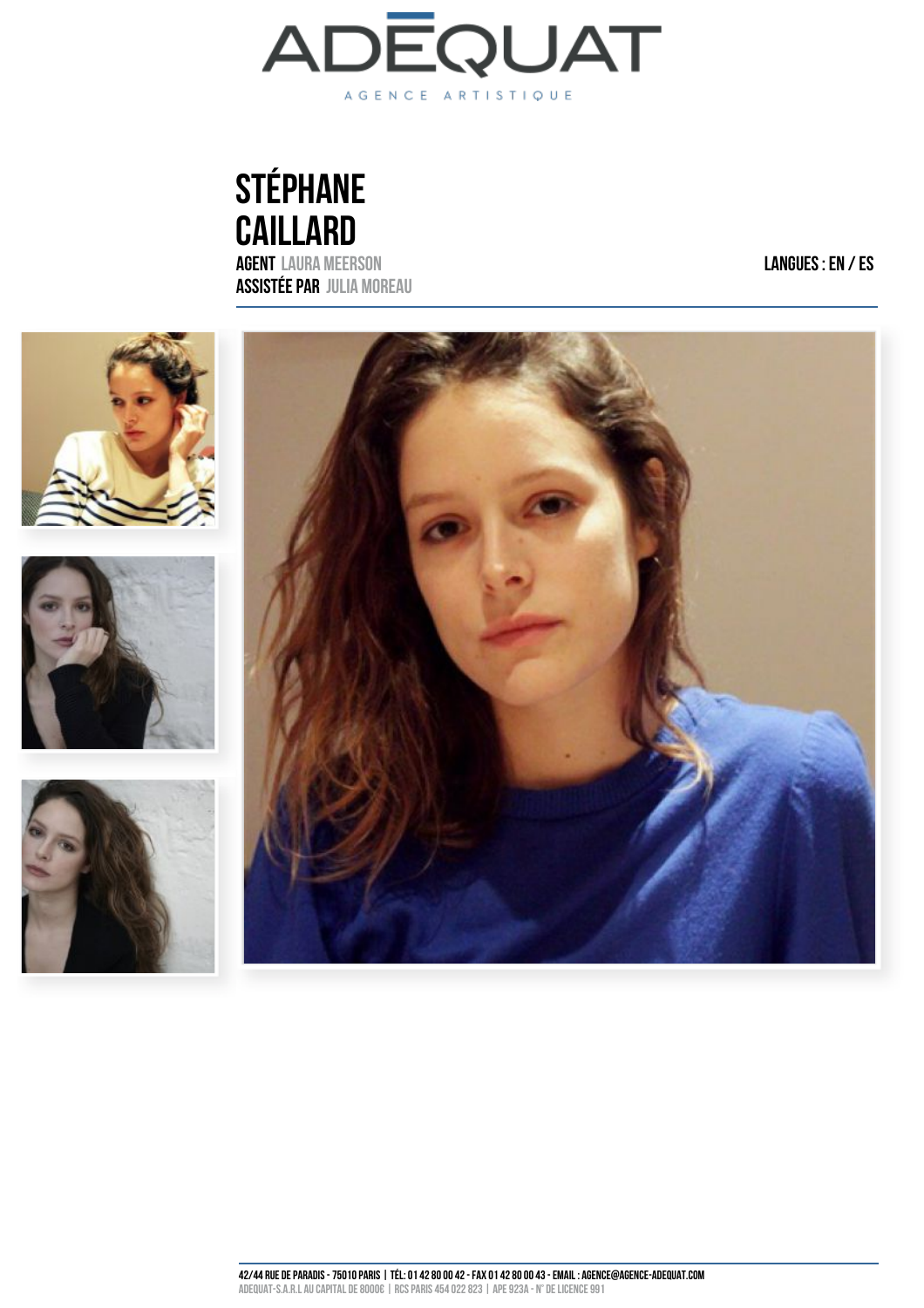

# STÉPHANE CAILLARD COMÉDIENNE

AGENT  [LAURA MEERSON](mailto:)

ASSISTÉE PAR  [JULIA MOREAU](mailto:j.moreau@agence-adequat.com)

#### CINÉMA

- 2020 **los Europeos (les Europeens) |** victor garcia león | rôle principal féminin **Avec Raúl Arévalo** FURIE | OLIVIER ABBOU | RÔLE PRINCIPAL **Avec Adama Niane et Paul Hamy**
- 2016 CHEZ NOUS | LUCAS BELVAUX | VICTOIRE VASSEUR JUILLET-AOUT | DIASTÈME | LOUISE
- 2015 PREMIERS CRUS | JÉRÔME LE MAIRE | CÉCILE BASTILLE DAY | JAMES WATKINS
- 2010 LES LYONNAIS | OLIVIER MARCHAL RABAT | JIM TAIHUTTU ET VICTOR PONTEN
- 2008 LE TEMPS DE LA KERMESSE EST TERMINE | FRÉDÉRIC CHIGNAC
- 2006 C'EST BEAU UNE VILLE LA NUIT | RICHARD BOHRINGER

#### TÉLÉVISION

- 2021 MARONI SAISON 2 | OLIVIER ABBOU | RÔLE PRINCIPAL **Arte** WAR OF THE WORLDS - SAISON 2 **Canal+ / Fox**
- 2019 WAR OF THE WORLDS | GILLES COULIER ET RICHARD CLARK **Canal+ / Fox**
- 2018 GENIUS PICASSO | KENNETH BILLER | GENEVIÈVE ALIQUOT **Avec Antonio Banderas, Clémence Poésy**
- 2017 MARONI | OLIVIER ABBOU | RÔLE PRINCIPAL **Arte- Sélection Festival de la Fiction La Rochelle**
- 2016 LA VIE DEVANT ELLES SAISON 2 | GABRIEL AGHION | ALMA
- 2015 MARSEILLE | FLORENT SIRI, THOMAS GILOU | JULIA HUIT JOURS EN HIVER | ALAIN TASMA | FRÉDÉRIQUE
- 2014 LA VIE DEVANT ELLES SAISON 1 | GABRIEL AGHION | ALMA
- 2012 BORGIA SAISON 2 | TOM FONTANA | CHARLOTTE D'ALBERT LES PETITS MEURTRES D'AGATHA CHRISTIE | ERIC WORETH
- 2009 LE CHAT & LES SOURIS AGATHA CHRISTIE | ERIC WORETH
- 2007 TAMANRASSET | MERZAK ALLOUACHE
- 2001 L'ETE DE CHLOE | HEIKKI AREKALLIO
- 2000 GROSSE BÊTISE | OLIVIER PERAY
- 1999 RUE OBERKAMPF | GILLES ADRIEN
- 1998 LA MAISON D'ALEXINA | MEDHI CHAREF

#### COURT MÉTRAGE

- 2020 LUCIENNE DANS UN MONDE SANS SOLITUDE | GEORDY COUTURIAU
- 2018 LUCIENNE MANGE UNE AUTO | GEORDY COUTURIAU

LES CHERCHEURS | AURÉLIEN PEILLOUX **20ème Session Emergence Avec Swann Arlaud**

2006 CAFE | FRANÇOIS NEGRET

## THÉÂTRE

LANGUES : EN / ES